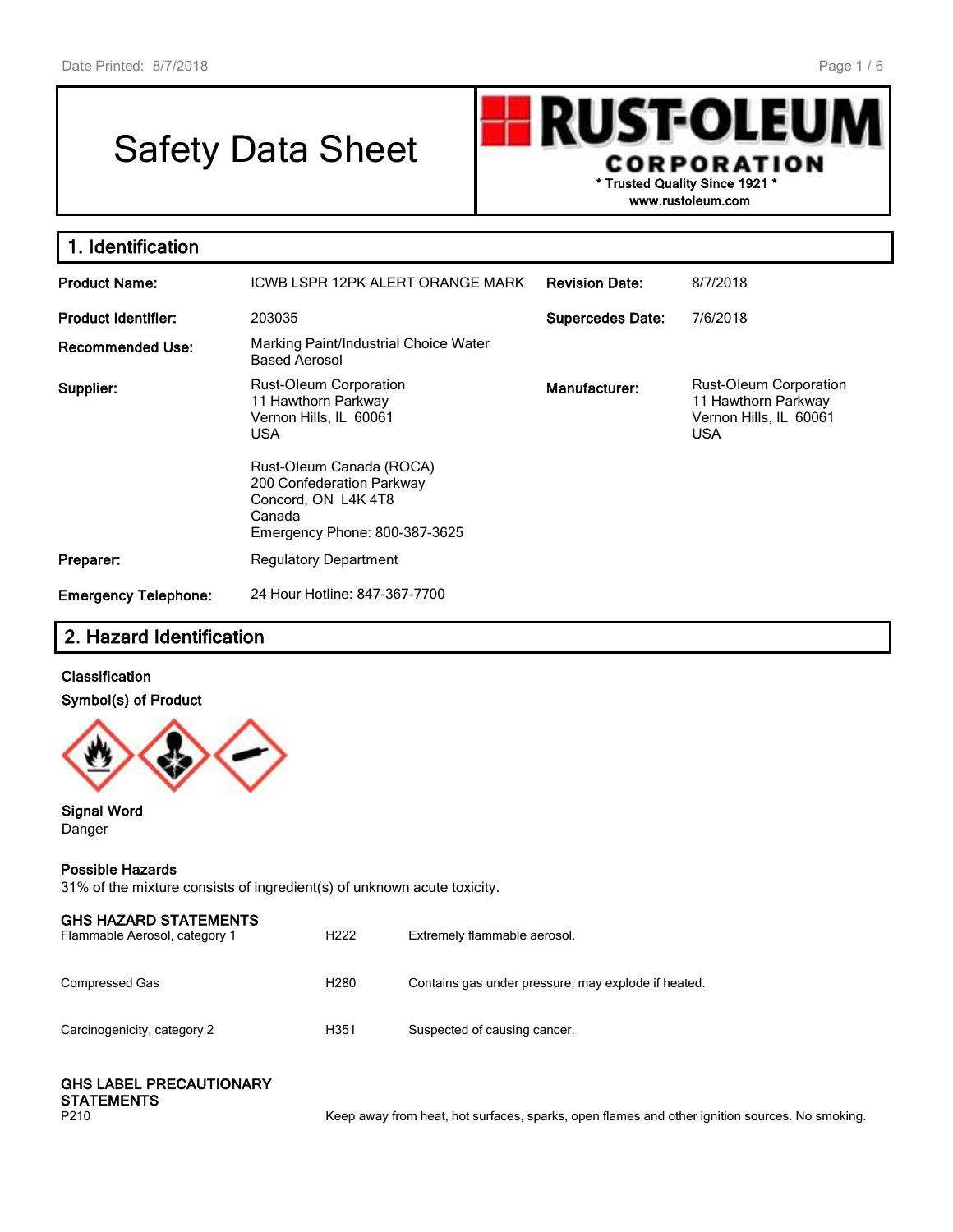| Date Printed: 8/7/2018 |                                                                                            | Page 2/6 |
|------------------------|--------------------------------------------------------------------------------------------|----------|
| P211                   | Do not spray on an open flame or other ignition source.                                    |          |
| P251                   | Do not pierce or burn, even after use.                                                     |          |
| P410+P412              | Protect from sunlight. Do not expose to temperatures exceeding 50°C / 122°F.               |          |
| P410+P403              | Protect from sunlight. Store in a well-ventilated place.                                   |          |
| P201                   | Obtain special instructions before use.                                                    |          |
| P280                   | Wear protective gloves/protective clothing/eye protection/face protection.                 |          |
| P308+P313              | IF exposed or concerned: Get medical advice/attention.                                     |          |
| P405                   | Store locked up.                                                                           |          |
| P501                   | Dispose of contents/container in accordance with local, regional and national regulations. |          |

# **3. Composition / Information On Ingredients**

| <b>HAZARDOUS SUBSTANCES</b>            |                |             |                       |                                   |
|----------------------------------------|----------------|-------------|-----------------------|-----------------------------------|
| <b>Chemical Name</b>                   | CAS-No.        | <u>Wt.%</u> | <b>GHS Symbols</b>    | <b>GHS Statements</b>             |
| Propane                                | 74-98-6        | 17          | GHS04                 | H <sub>280</sub>                  |
| Naphtha, Petroleum, Hydrotreated Light | 64742-49-0     | 9.5         | GHS08                 | H <sub>304</sub>                  |
| n-Butane                               | 106-97-8       | 8.0         | GHS04                 | H <sub>280</sub>                  |
| n-Butyl Acetate                        | 123-86-4       | 6.3         | GHS02-GHS07           | H <sub>226</sub> -336             |
| Xylenes (o-, m-, p- isomers)           | 1330-20-7      | 3.9         | GHS02-GHS07           | H226-315-319-332                  |
| Titanium Dioxide                       | 13463-67-7     | 2.9         | Not Available         | Not Available                     |
| <b>Hydrous Magnesium Silicate</b>      | 14807-96-6     | 1.9         | Not Available         | Not Available                     |
| Ethylbenzene                           | $100 - 41 - 4$ | 0.9         | GHS02-GHS07-<br>GHS08 | H <sub>225</sub> -304-332-351-373 |

# **4. First-Aid Measures**

**FIRST AID - EYE CONTACT:** Immediately flush eyes with plenty of water for at least 15 minutes holding eyelids open. Get medical attention. Do NOT allow rubbing of eyes or keeping eyes closed.

**FIRST AID - SKIN CONTACT:** Wash skin with soap and water. Remove contaminated clothing. Get medical attention if irritation develops or persists.

**FIRST AID - INHALATION:** If you experience difficulty in breathing, leave the area to obtain fresh air. If continued difficulty is experienced, get medical assistance immediately. Remove to fresh air. If not breathing, give artificial respiration. If breathing is difficult, give oxygen. Get immediate medical attention. Do NOT use mouth-to-mouth resuscitation.

**FIRST AID - INGESTION:** Aspiration hazard: Do not induce vomiting or give anything by mouth because this material can enter the lungs and cause severe lung damage. Get immediate medical attention. If swallowed, get medical attention.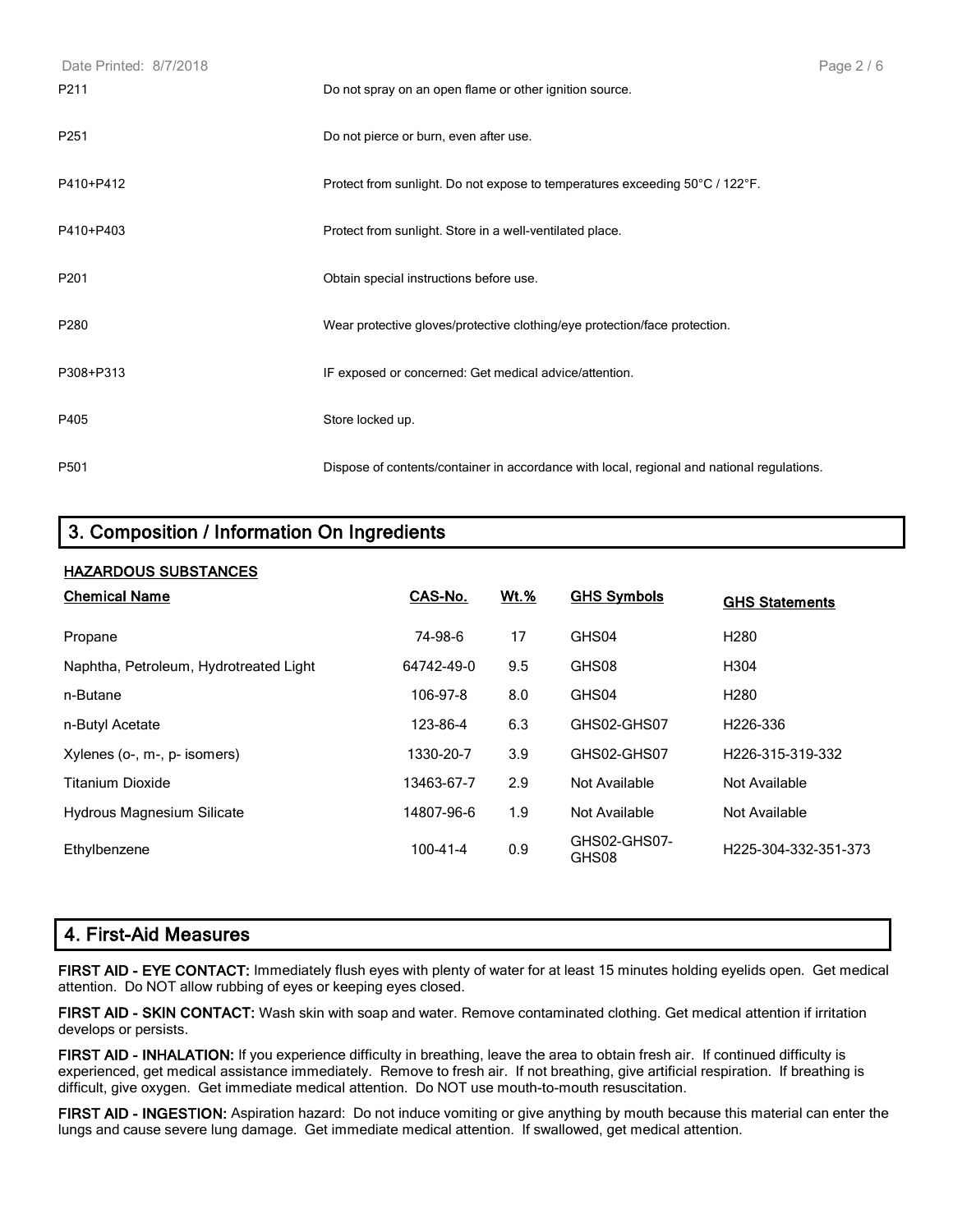## **5. Fire-Fighting Measures**

#### **EXTINGUISHING MEDIA:** Alcohol Film Forming Foam, Carbon Dioxide, Dry Chemical, Dry Sand, Water Fog

**UNUSUAL FIRE AND EXPLOSION HAZARDS:** FLASH POINT IS LESS THAN 20°F. EXTREMELY FLAMMABLE LIQUID AND VAPOR!Water spray may be ineffective. Closed containers may explode when exposed to extreme heat. Vapors may form explosive mixtures with air. Vapors can travel to a source of ignition and flash back. Keep containers tightly closed. Isolate from heat, electrical equipment, sparks and open flame. Perforation of the pressurized container may cause bursting of the can. Closed containers may explode when exposed to extreme heat due to buildup of steam. No unusual fire or explosion hazards noted.

**SPECIAL FIREFIGHTING PROCEDURES:** Evacuate area and fight fire from a safe distance. Full protective equipment including self-contained breathing apparatus should be used. Water may be used to cool closed containers to prevent pressure buildup and possible autoignition or explosion. Use water spray to keep fire-exposed containers cool. Containers may explode when heated.

**Special Fire and Explosion Hazard (Combustible Dust):** No Information

#### **6. Accidental Release Measures**

**STEPS TO BE TAKEN IF MATERIAL IS RELEASED OR SPILLED:** Contain spilled liquid with sand or earth. DO NOT use combustible materials such as sawdust. Remove all sources of ignition, ventilate area and remove with inert absorbent and nonsparking tools. Dispose of according to local, state (provincial) and federal regulations. Do not incinerate closed containers. Isolate the hazard area and deny entry to unnecessary and unprotected personnel. Ventilate area, isolate spilled material, and remove with inert absorbent. Dispose of contaminated absorbent, container, and unused contents in accordance with local, state, and federal regulations.

# **7. Handling and Storage**

**HANDLING:** Wash thoroughly after handling. Wash hands before eating. Use only in a well-ventilated area. Follow all SDS and label precautions even after container is emptied because it may retain product residues. Avoid breathing fumes, vapors, or mist. Remove contaminated clothing and launder before reuse. Use only with adequate ventilation. Avoid contact with eyes, skin and clothing.

**STORAGE:** Keep containers tightly closed. Isolate from heat, electrical equipment, sparks and open flame. Contents under pressure. Do not store above 120 ° F. Store large quantities in buildings designed and protected for storage of flammable aerosols. Contents under pressure. Do not expose to heat or store above 120 ° F. Product should be stored in tightly sealed containers and protected from heat, moisture, and foreign materials. Store in a dry, well ventilated place. Keep container tightly closed when not in use. Keep away from heat, sparks, flame and sources of ignition. Avoid excess heat.

**Advice on Safe Handling of Combustible Dust:** No Information

# **8. Exposure Controls / Personal Protection**

| <b>Chemical Name</b>                             | CAS-No.    | Weight %<br><b>Less Than</b> | <b>ACGIH TLV-</b><br><b>TWA</b> | <b>ACGIH TLV-</b><br><b>STEL</b> | <b>OSHA PEL-TWA</b> | <b>OSHA PEL-</b><br><b>CEILING</b> |
|--------------------------------------------------|------------|------------------------------|---------------------------------|----------------------------------|---------------------|------------------------------------|
| Propane                                          | 74-98-6    | 20.0                         | N.E.                            | N.E.                             | $1000$ ppm          | N.E.                               |
| Naphtha, Petroleum,<br><b>Hydrotreated Light</b> | 64742-49-0 | 10.0                         | N.E.                            | N.E.                             | N.E.                | N.E.                               |
| n-Butane                                         | 106-97-8   | 10.0                         | N.E.                            | 1000 ppm                         | N.E.                | N.E.                               |
| n-Butvl Acetate                                  | 123-86-4   | 10.0                         | 50 ppm                          | $150$ ppm                        | $150$ ppm           | N.E.                               |
| Xylenes (o-, m-, p- isomers)                     | 1330-20-7  | 5.0                          | $100$ ppm                       | 150 ppm                          | $100$ ppm           | N.E.                               |
| <b>Titanium Dioxide</b>                          | 13463-67-7 | 5.0                          | $10 \text{ mg/m}$               | N.E.                             | $15 \text{ mg/m}$   | N.E.                               |
| Hydrous Magnesium Silicate                       | 14807-96-6 | 5.0                          | $2 \text{ mg/m}$                | N.E.                             | N.E.                | N.E.                               |
| Ethylbenzene                                     | 100-41-4   | 1.0                          | 20 ppm                          | N.E.                             | $100$ ppm           | N.E.                               |

#### **PERSONAL PROTECTION**

**ENGINEERING CONTROLS:** Use process enclosures, local exhaust ventilation, or other engineering controls to control airborne levels below recommended exposure limits. Use explosion-proof ventilation equipment. Prevent build-up of vapors by opening all doors and windows to achieve cross-ventilation. Provide general dilution of local exhaust ventilation in volume and pattern to keep TLV of hazardous ingredients below acceptable limits.

**RESPIRATORY PROTECTION:** A respiratory protection program that meets OSHA 1910.134 and ANSI Z88.2 requirements must be followed whenever workplace conditions warrant a respirator's use. A NIOSH/MSHA approved air purifying respirator with organic vapor cartridge or canister may be permissible under certain circumstances where airborne concentrations are expected to exceed exposure limits.

**SKIN PROTECTION:** Use impervious gloves to prevent skin contact and absorption of this material through the skin. Nitrile or Neoprene gloves may afford adequate skin protection. Use gloves to prevent prolonged skin contact.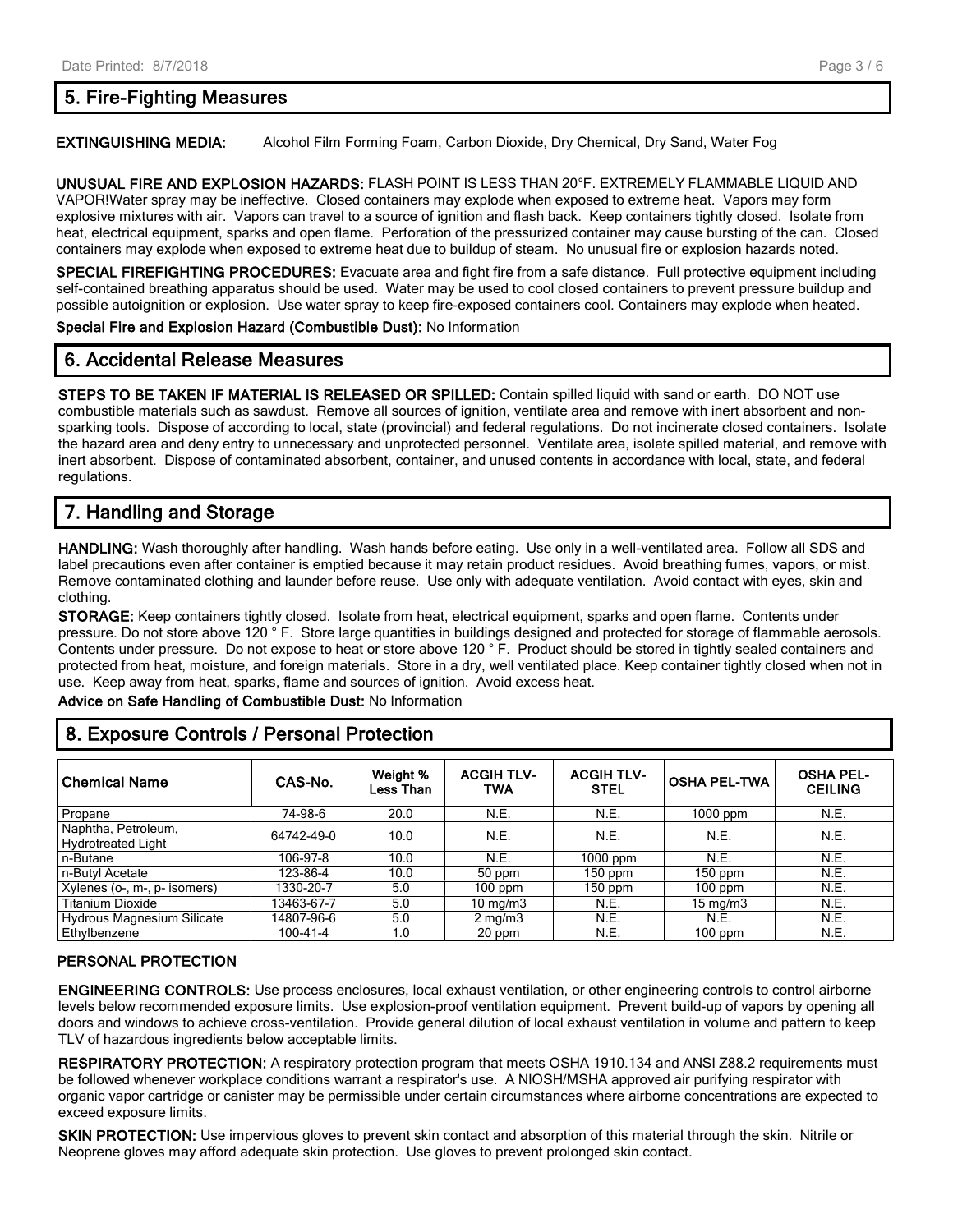**EYE PROTECTION:** Use safety eyewear designed to protect against splash of liquids.

**OTHER PROTECTIVE EQUIPMENT:** Refer to safety supervisor or industrial hygienist for further information regarding personal protective equipment and its application. Refer to safety supervisor or industrial hygienist for further guidance regarding types of personal protective equipment and their applications.

**HYGIENIC PRACTICES:** Wash thoroughly with soap and water before eating, drinking or smoking. Remove contaminated clothing immediately and launder before reuse.

**Engineering Measures for Combustible Dust:** No Information

### **9. Physical and Chemical Properties**

| Appearance:                 | Aerosolized Mist           | <b>Physical State:</b>           | Liquid       |
|-----------------------------|----------------------------|----------------------------------|--------------|
| Odor:                       | Solvent Like               | <b>Odor Threshold:</b>           | N.E.         |
| <b>Relative Density:</b>    | 0.831                      | pH:                              | N.D.         |
| Freeze Point, °C:           | ND.                        | <b>Viscosity:</b>                | N.D.         |
| <b>Solubility in Water:</b> | Miscible                   | <b>Partition Coefficient, n-</b> | N.D.         |
| Decompostion Temp., °C:     | N.D.                       | octanol/water:                   |              |
| Boiling Range, °C:          | $-37 - 537$                | <b>Explosive Limits, vol%:</b>   | $0.9 - 12.6$ |
| <b>Flammability:</b>        | <b>Supports Combustion</b> | Flash Point, °C:                 | -96          |
| <b>Evaporation Rate:</b>    | Faster than Ether          | Auto-ignition Temp., °C:         | N.D.         |
| <b>Vapor Density:</b>       | Heavier than Air           | <b>Vapor Pressure:</b>           | N.D.         |
|                             |                            |                                  |              |

(See "Other information" Section for abbreviation legend)

#### **10. Stability and Reactivity**

**CONDITIONS TO AVOID:** Avoid temperatures above 120°F (49°C). Avoid all possible sources of ignition.

**INCOMPATIBILITY:** Incompatible with strong oxidizing agents, strong acids and strong alkalies.

**HAZARDOUS DECOMPOSITION:** By open flame, carbon monoxide and carbon dioxide. When heated to decomposition, it emits acrid smoke and irritating fumes. Contains solvents which may form carbon monoxide, carbon dioxide, and formaldehyde.

**HAZARDOUS POLYMERIZATION:** Will not occur under normal conditions.

**STABILITY:** This product is stable under normal storage conditions.

#### **11. Toxicological Information**

**EFFECTS OF OVEREXPOSURE - EYE CONTACT:** Causes Serious Eye Irritation

**EFFECTS OF OVEREXPOSURE - SKIN CONTACT:** Substance may cause slight skin irritation. Prolonged or repeated contact may cause skin irritation. May cause skin irritation. Allergic reactions are possible.

**EFFECTS OF OVEREXPOSURE - INHALATION:** Harmful if inhaled. High gas, vapor, mist or dust concentrations may be harmful if inhaled. Avoid breathing fumes, spray, vapors, or mist. High vapor concentrations are irritating to the eyes, nose, throat and lungs. Prolonged or excessive inhalation may cause respiratory tract irritation.

**EFFECTS OF OVEREXPOSURE - INGESTION:** Aspiration hazard if swallowed; can enter lungs and cause damage. Harmful if swallowed.

**EFFECTS OF OVEREXPOSURE - CHRONIC HAZARDS:** Overexposure to xylene in laboratory animals has been associated with liver abnormalities, kidney, lung, spleen, eye and blood damage as well as reproductive disorders. Effects in humans, due to chronic overexposure, have included liver, cardiac abnormalities and nervous system damage. IARC lists Ethylbenzene as a possible human carcinogen (group 2B). Contains Titanium Dioxide. Titanium Dioxide is listed as a Group 2B-"Possibly carcinogenic to humans" by IARC. No significant exposure to Titanium Dioxide is thought to occur during the use of products in which Titanium Dioxide is bound to other materials, such as in paints during brush application or drying. Risk of overexposure depends on duration and level of exposure to dust from repeated sanding of surfaces or spray mist and the actual concentration of Titanium Dioxide in the formula. (Ref: IARC Monograph, Vol. 93, 2010)May cause central nervous system disorder (e.g., narcosis involving a loss of coordination, weakness, fatigue, mental confusion, and blurred vision) and/or damage. Reports have associated repeated and prolonged occupational overexposure to solvents with permanent brain and nervous system damage. High concentrations may lead to central nervous system effects (drowsiness, dizziness, nausea, headaches, paralysis, and blurred vision) and/or damage.

**PRIMARY ROUTE(S) OF ENTRY:** Eye Contact, Ingestion, Inhalation, Skin Absorption, Skin Contact

#### **ACUTE TOXICITY VALUES The acute effects of this product have not been tested. Data on individual components are tabulated below:**

| CAS-No.    | <b>Chemical Name</b>                   | Oral LD50       | <b>Dermal LD50</b> | <u>Vapor LC50</u> |
|------------|----------------------------------------|-----------------|--------------------|-------------------|
| 64742-49-0 | Naphtha, Petroleum, Hydrotreated Light | >5000 mg/kg Rat | >3160 mg/kg Rabbit | >4951 mg/L Rat    |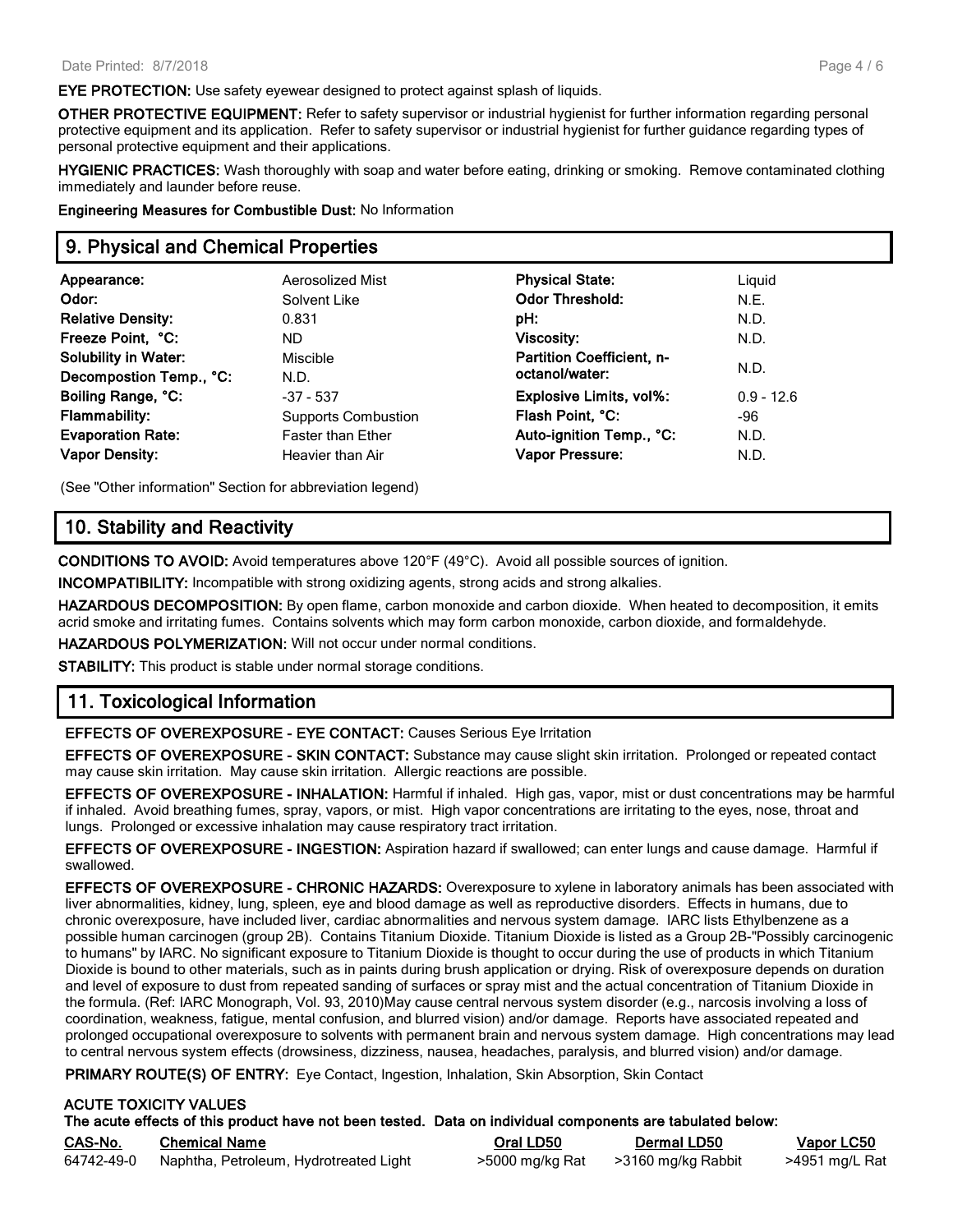| 106-97-8   | n-Butane                     | N.F.             | N.F.                | 658 mg/L Rat  |
|------------|------------------------------|------------------|---------------------|---------------|
| 123-86-4   | n-Butyl Acetate              | 10768 mg/kg Rat  | >17600 mg/kg Rabbit | > 21 mg/L Ra  |
| 1330-20-7  | Xylenes (o-, m-, p- isomers) | 3500 mg/kg Rat   | >4350 mg/kg Rabbit  | 29.08 mg/L Ra |
| 13463-67-7 | Titanium Dioxide             | >10000 mg/kg Rat | 2500 mg/kg          | N.E.          |
| 14807-96-6 | Hydrous Magnesium Silicate   | 6000             | N.E.                | 30            |
| 100-41-4   | Ethylbenzene                 | 3500 mg/kg Rat   | 15400 mg/kg Rabbit  | 17.4 mg/L Ra  |

N.E. - Not Established

## **12. Ecological Information**

**ECOLOGICAL INFORMATION:** Product is a mixture of listed components. Product is a mixture of listed components.

#### **13. Disposal Information**

**DISPOSAL INFORMATION:** Dispose of material in accordance to local, state, and federal regulations and ordinances. Do not allow to enter waterways, wastewater, soil, storm drains or sewer systems. This product as supplied is a USEPA defined ignitable hazardous waste. Dispose of unusable product as a hazardous waste (D001) in accordance with local, state, and federal regulation. Do not incinerate closed containers.

## **14. Transport Information**

|                              | Domestic (USDOT)                               | International (IMDG) | Air (IATA) | <b>TDG (Canada)</b>                            |
|------------------------------|------------------------------------------------|----------------------|------------|------------------------------------------------|
| <b>UN Number:</b>            | N.A.                                           | 1950                 | 1950       | N.A.                                           |
| <b>Proper Shipping Name:</b> | Paint Products in<br><b>Limited Quantities</b> | Aerosols             | Aerosols   | Paint Products in<br><b>Limited Quantities</b> |
| <b>Hazard Class:</b>         | N.A.                                           | 2.1                  | 2.1        | N.A.                                           |
| <b>Packing Group:</b>        | N.A.                                           | N.A.                 | N.A.       | N.A.                                           |
| <b>Limited Quantity:</b>     | Yes                                            | Yes                  | Yes        | <b>Yes</b>                                     |

# **15. Regulatory Information**

#### **U.S. Federal Regulations:**

#### **CERCLA - SARA Hazard Category**

This product has been reviewed according to the EPA 'Hazard Categories' promulgated under Sections 311 and 312 of the Superfund Amendment and Reauthorization Act of 1986 (SARA Title III) and is considered, under applicable definitions, to meet the following categories:

Gas under pressure, Carcinogenicity

#### **Sara Section 313:**

This product contains the following substances subject to the reporting requirements of Section 313 of Title III of the Superfund Amendment and Reauthorization Act of 1986 and 40 CFR part 372:

| <b>Chemical Name</b> |
|----------------------|
|----------------------|

| Chemical Name                | CAS-No.        |
|------------------------------|----------------|
| Xylenes (o-, m-, p- isomers) | 1330-20-7      |
| Ethylbenzene                 | $100 - 41 - 4$ |

#### **Toxic Substances Control Act:**

This product contains the following chemical substances subject to the reporting requirements of TSCA 12(b) if exported from the United States:

## **Chemical Name CAS-No...**

| Castor oil, sulfated, sodium salt | 68187-76-8 |
|-----------------------------------|------------|
|-----------------------------------|------------|

| n<br>$\rightarrow$<br>NI<br>c |   |
|-------------------------------|---|
| $.87 -$<br>-8.                | ι |